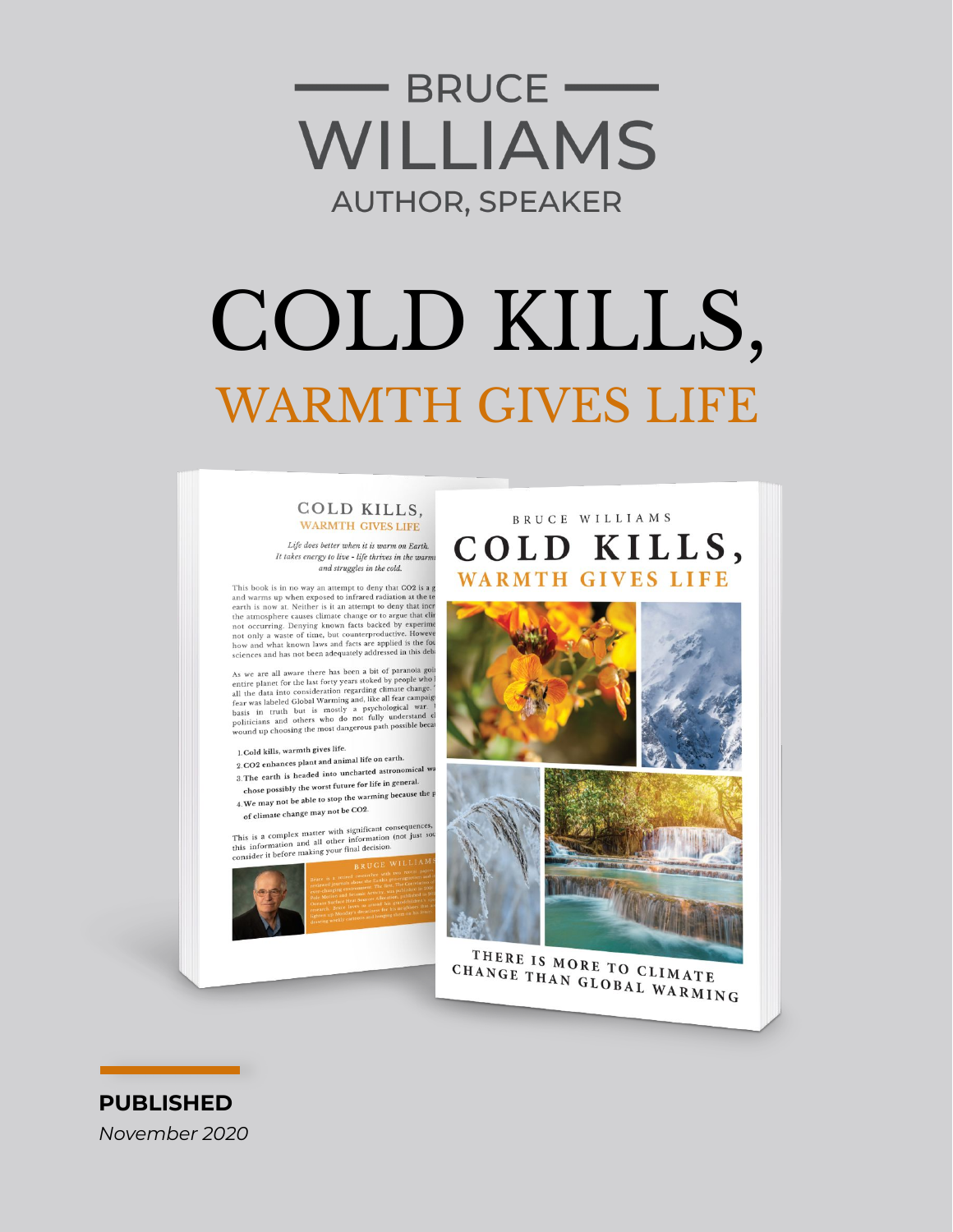## BRUCE WILLIAMS

#### **AUTHOR BIO**

Bruce is a retired researcher with two recent papers published in peer-reviewed journals about the Earth's geo-magnetism and its relationship to our ever-changing environment. The first, *The Correlation of North Magnetic Dip Pole Motion and Seismic Activity,* was published in 2016 and the second, *The Oceans Surface Heat Sources Allocation,* published in 2020. In addition to his research, Bruce loves to attend his grandchildren's sporting events and to lighten up Monday's dreariness for his neighbors that are headed to work by drawing weekly cartoons and hanging them on his fence.



#### **SPEAKER**

#### Bruce is an author, researcher, and speaker. As there are various topics with rich content that Bruce shares with audiences through a mix of his professional research, fresh ideas, and deep expertise, he merges energy and enthusiasm to empower and embolden any audience.

While Bruce routinely delivers custom content, his most popular topics include climate change and why it is not as easy as you may think, fossil fuels and *Cold kills, Warmth Gives Life.*

If you are interested in learning more about booking or interviewing Bruce, please reach out to us today.

### $\longrightarrow$  BRUCE  $\longrightarrow$ **WILLIAMS AUTHOR, SPEAKER**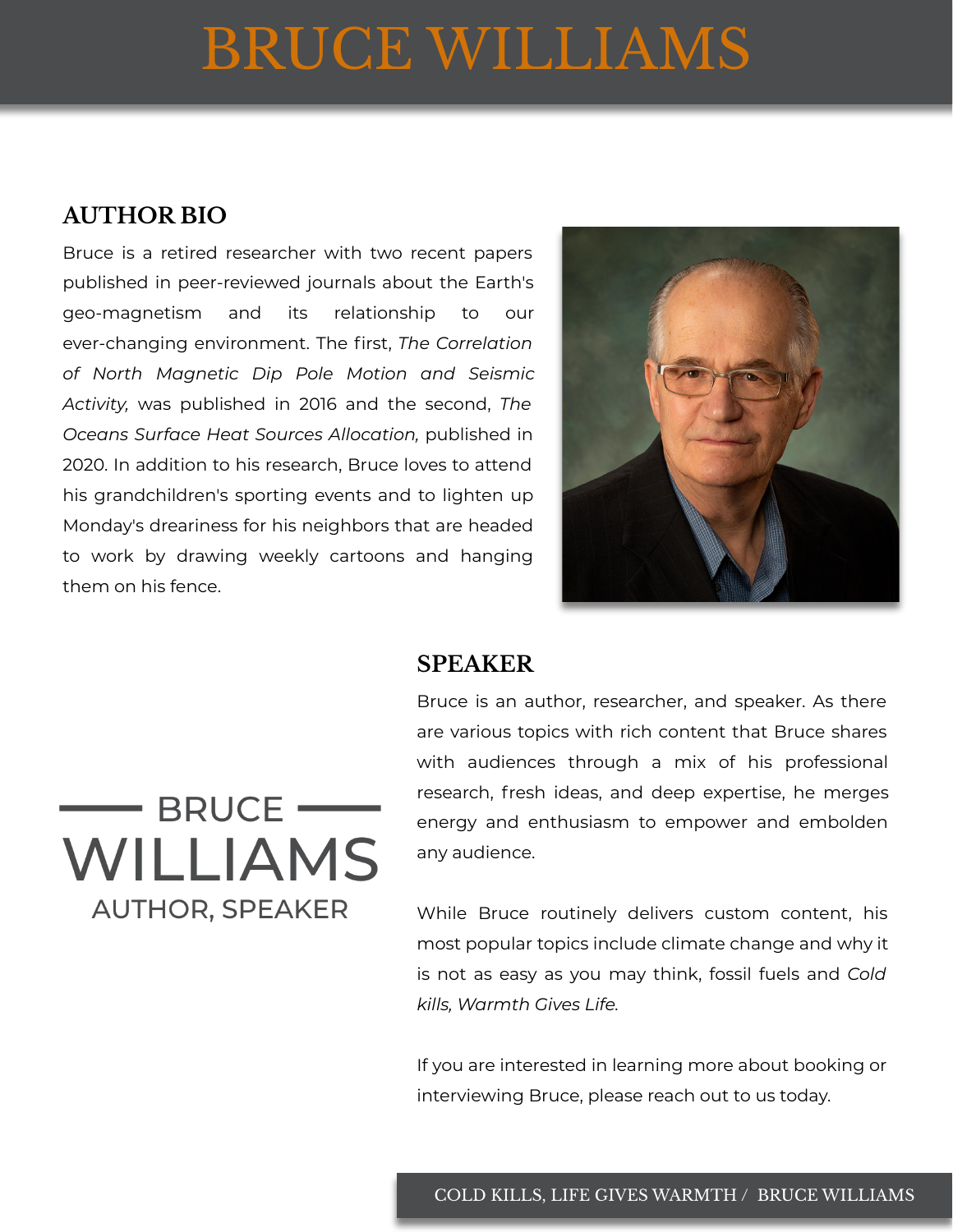# BRUCE WILLIAMS

#### **SUGGESTED TOPICS FOR DISCUSSION**

#### CLIMATE CHANGE & WHY IT IT NOT AS EASY AS YOU MIGHT THINK

Contrary to the present perception of the public, there is no easy answer to how to respond to climate change.

#### FOSSIL FUELS

Why burning fossil fuels does not significantly affect the percentage of oxygen in the air and will not harm animals or humans.

#### THE BOOK

#### Cold Kills, Warmth Gives Life

#### There is More to Climate Change Than Global Warming

Life does better when it is warm on Earth.

It takes energy to live - life thrives in the warmth and struggles in the cold.

#### **SUGGESTED QUESTIONS**

- What are the most important indicators that show that cold kills more and that a warmer climate will kill fewer people and animals?
- You mention in the book that this is in no way an attempt to deny that carbon dioxide is a greenhouse gas and warms up when exposed to infrared radiation. Neither is it an attempt to deny that increasing carbon dioxide in the atmosphere changes the climate; or to argue that our climate is not changing. Denying premises backed by experimental results is not only a waste of time but counterproductive. Alternatively, you are questioning how known laws are applied is the foundation of all sciences. Could you explain a little bit more about the premises of your book?
- Based on your book, we may not be able to stop the warming because the primary driver may not be carbon dioxide. And, the idea of using fewer fossil fuels and instead use "renewable" power sources is mostly a psychological battle. What is driving this irrational fear?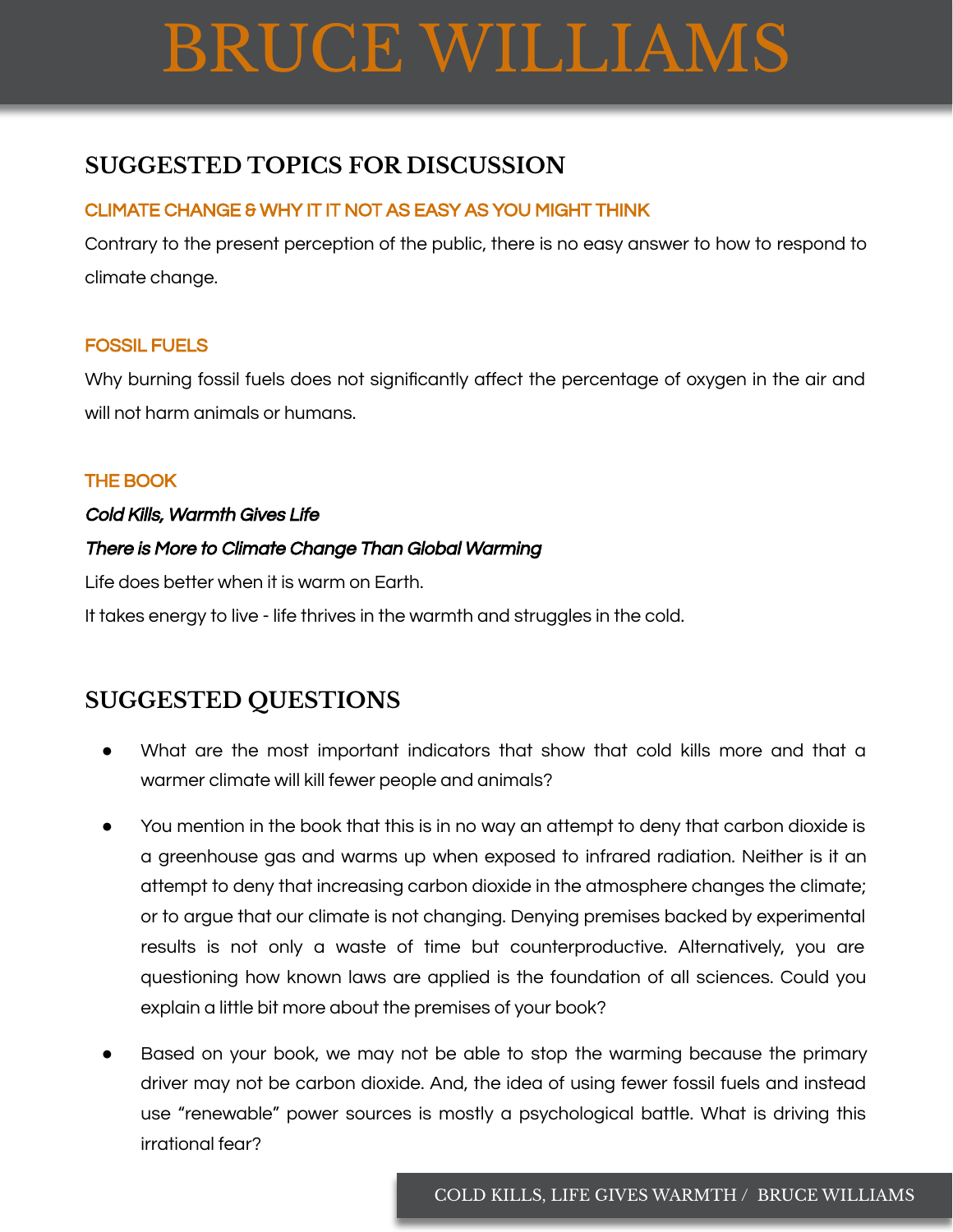# BRUCE WILLIAMS

- What does Pascal's Wager have to do with global warming?
- What happens if we stop burning fossil fuels and it results in harm? Would it be more harmful than more carbon dioxide in the air?
- We are in the habit of adjusting data to make the real world match the model rather than the other way around. You consider the comparison of what has happened in the past a much more reliable indicator of what will happen in the future rather than relying on a model which cannot
- reproduce the physical world. This is the point that is missed in all the debates on global warming. Do you foresee people responding to reality instead of on the output from a computer programmed by humans any time soon?
- Life needs energy to survive. Basically, we have two sources of energy, geothermal heat and heat from the sun. Could you explain how that affects our climate?
- What would be the effect of carbon dioxide that we humans are putting into the air would have on the plants? Is this carbon dioxide good for plants or bad for plants?
- When the carbon dioxide gets too low, the plants don't grow as big. Which puts lack of food pressure on the animals which causes them to die. What would be the balance point?
- Deliberately decreasing the carbon dioxide or cooling the planet off or lower oxygen to a dangerous level could actually become a major threat. Why is that?
- What about the rate of climate change? Can it cause extinction?
- Although it is easy to draw the conclusion that carbon dioxide or its effects were the cause of the loss of glaciation, we all know that correlation is not causation. Is there anything that would indicate it was not primarily the carbon dioxide that caused the change?



COLD KILLS, LIFE GIVES WARMTH / BRUCE WILLIAMS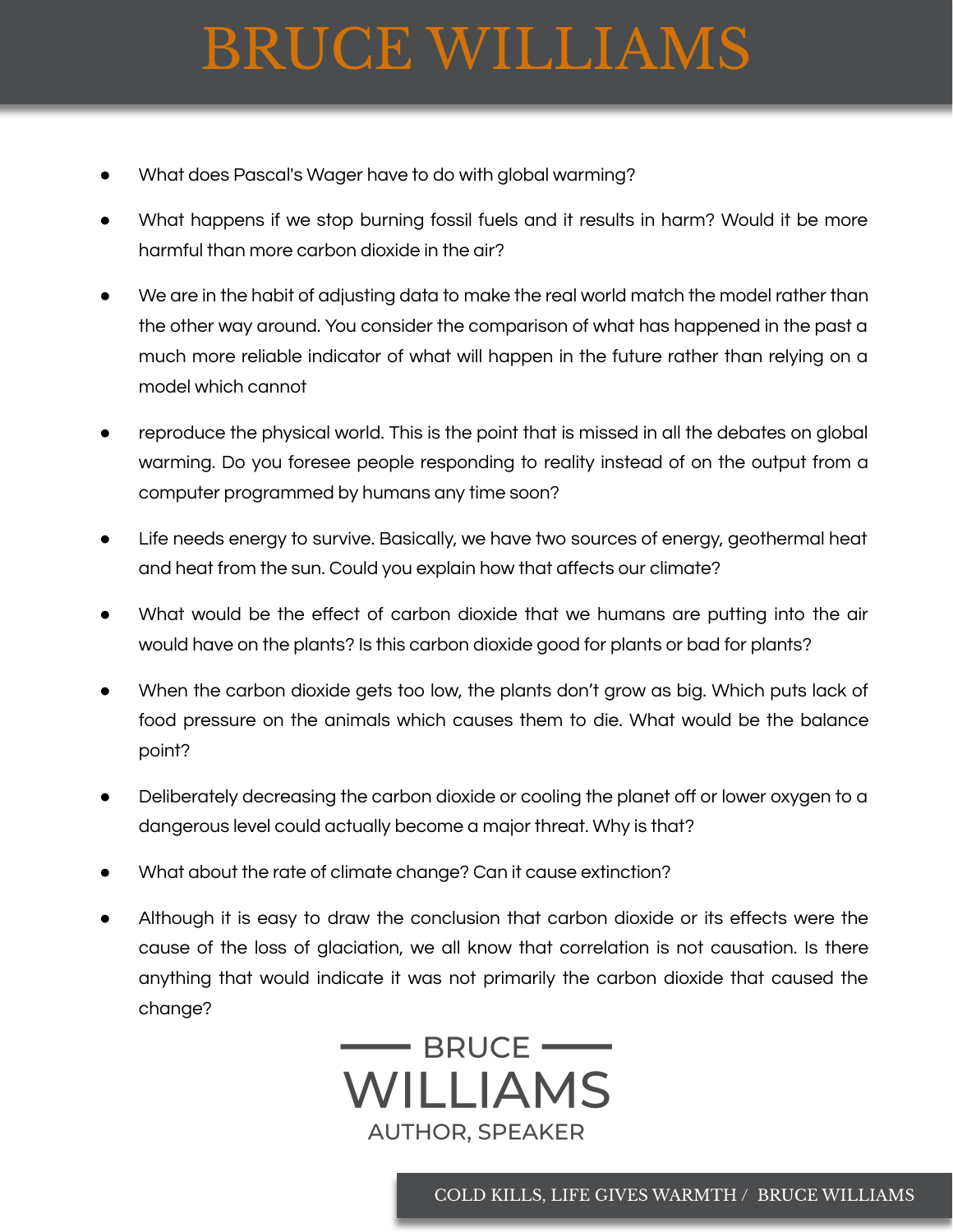## COLD KILLS, LIFE GIVES WARMTH

# COLD KILLS, WARMTH GIVES LIFE



#### **BOOK SYNOPSIS**

*Life does better when it is warm on Earth. It takes energy to live - life thrives in the warmth and struggles in the cold.*

I hope you will find the information in this book both informative and a guide to helping life in general.

This book is in no way an attempt to deny that CO2 is a greenhouse gas and warms up when exposed to infrared radiation at the temperature the earth is now at. Neither is it an attempt to deny that increasing CO2 in the atmosphere causes climate change or to argue that climate change is not occurring. Denying known facts backed by experimental results is not only a waste of time, but counterproductive. However, questioning how and what known laws and facts are applied is the foundation of all sciences and has not been adequately addressed in this debate.

As we are all aware there has been a bit of paranoia going around the entire planet for the last forty years stoked by people who have not taken all the data into consideration regarding climate change. This irrational fear was labeled Global Warming and, like all fear campaigns, it has some basis in truth but is mostly a psychological war to encourage people to take action with the ultimate goal of getting people to use fewer fossil fuels and instead switch to renewable energy sources.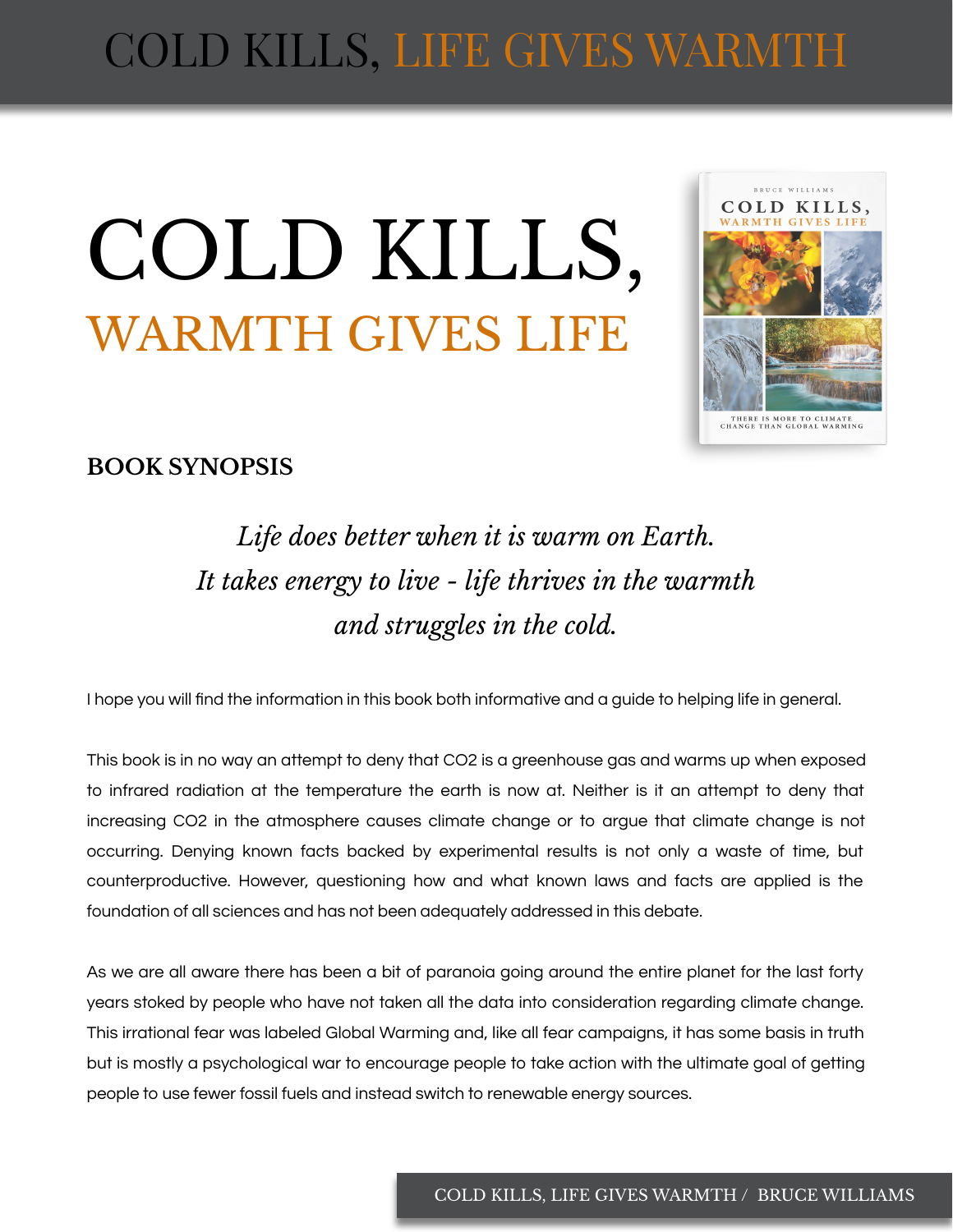### COLD KILLS, LIFE GIVES WARMTH

There is not one single factor which created this irrational fear but the many factors that did contribute to the fear of global warming are rooted in money and ego. Whether it was a desire to extend political power and influence, gain funding for research, ego massaging, gain more manufacturing diversity, grow the economy, or any number of other examples, there were many people who saw environmental concern as an opportunity and jumped on the bandwagon. Let's just realize there are a lot of people with either a monetary or ego stake in what the global warming movement is doing, and right or wrong neither of those is going away.

Unfortunately, politicians and others who do not fully understand climate change wound up choosing the most dangerous path possible because:

- **1. Cold kills, warmth gives life.**
- **2. CO2 enhances plant and animal life on earth.**
- **3. The earth is headed into uncharted astronomical waters and they chose possibly the worst future for life in general.**
- **4. We may not be able to stop the warming because the primary driver of climate change may not be CO2.**

The objective of this book is to show what data explains two possible paths that we have no control over (geothermal activity and climate change) and two possible paths we can somewhat control (usage of fossil fuels or switching to renewable energy sources) and what their effects on life on this planet are, as well as some of the truths about the future shown from the laws of physics.

**Two things to keep in mind** – the laws governing the universe do not depend on the messenger but depend on the data. Secondly, they do not respond to your wishes or emotions because they are as they are.

In the end, you as an individual must make your own choices as to what you want to do and support in regards to climate change, but while you figure out your course of action please consider all that we know, not just the simple explanation given out thus far. This is a complex matter with significant consequences, so please take this information and all other information (not just sound bites) and consider it before making your final decision.